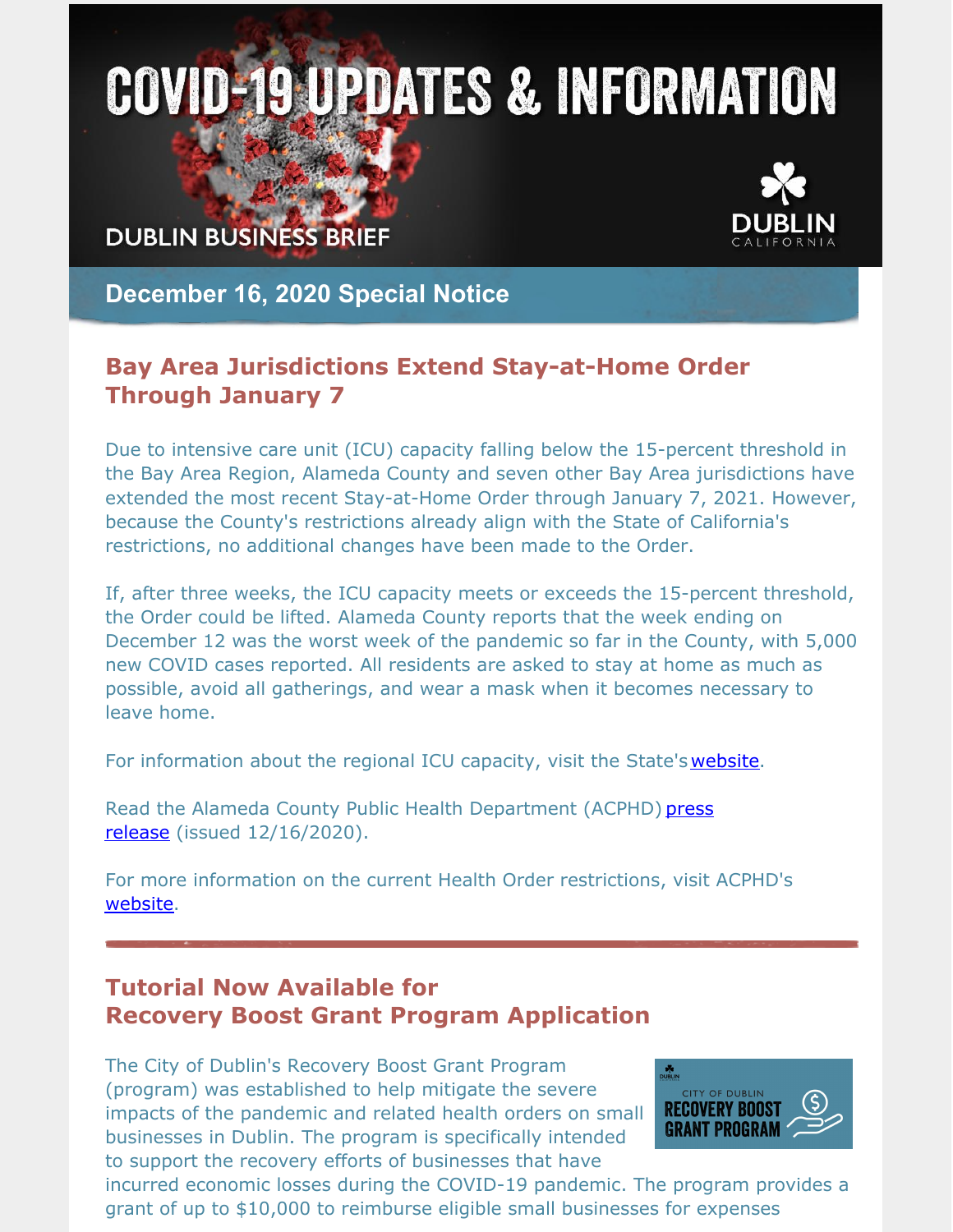incurred related to shifting operations due to the pandemic.

Applications will be accepted online starting at 8:00 a.m. on Friday, December 18, 2020. In the meantime, you can download the **[application](https://dublin.ca.gov/DocumentCenter/View/24634) tutorial** (PDF) and a preview of the [application](https://dublin.ca.gov/DocumentCenter/View/24633) (PDF).

For more information, including FAQs, please visit the Program's [webpage](https://dublin.ca.gov/recoveryboostgrant).

If you have questions about the program, please send us an[email](mailto:economic.development@dublin.ca.gov). For language assistance, please call 925-833-6650 during business hours.

# **How to Request a Reconsideration for a Declined Economic Injury Disaster Loan**



If your COVID-19 Economic Injury Disaster Loan (EIDL) was declined by the Small Business Administration (SBA), you can request reconsideration within six months of the date of the decline letter.

Be sure to include:

- **Business Name**
- Borrower's Name
- Tax ID/EIN or SSN
- Application/Loan Number
- Information required to overcome the reason for decline

Submit this information via email to the SBA at *[pdcrecons@sba.gov](mailto:pdcrecons@sba.gov)* or mail to the U.S. Small Business Administration Disaster Assistance Processing and Disbursement Center, 14925 Kingsport Road, Fort Worth, Texas, 76155.

The reasons why a loan may have been denied are unique to the applicant. Some common reasons are:

- **Unsatisfactory credit history.** Since EIDL is a government loan, federal regulations require applicants to meet minimum credit standards to qualify.
- **Unverifiable information.** If an applicant does not respond within seven days to requests for additional information from loan officers, their application may be declined. If your EIDL was denied for this reason, you can request reconsideration to reactivate your application.
- **Ineligible non-US citizen status.** Applicants must be US citizens, noncitizen nationals, or qualified aliens. Refer to SOP 50 30 9, Appendix 7 for further information.
- **Business activity not eligible.**
- **Economic injury not substantiated.** There are two possible reasons for this decline: 1) The economic injury is less than the amount of the EIDL Advance, or 2) The information submitted does not indicate an economic injury.
- **Character reasons.** Applicants may be declined if they have been convicted of a felony in the past five years; or ever been engaged in the production or distribution of any product or service that has been determined to be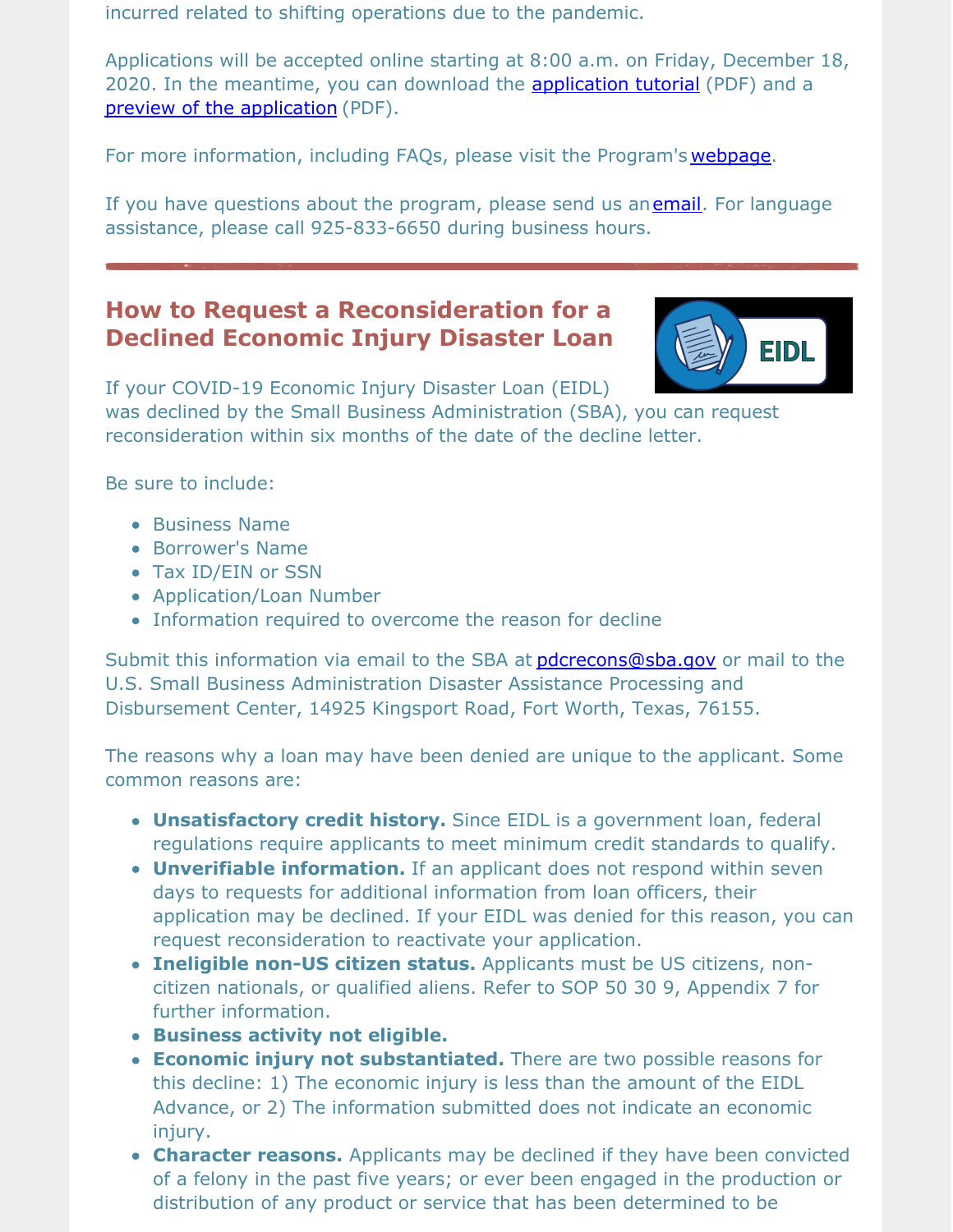obscene by a court of competent jurisdiction; those who are currently suspended or debarred from contracting with the federal government or receiving federal grants or loans; and/or those who are presently subject to an indictment, criminal information, arraignment, or other means by which formal criminal charges are brought in any jurisdiction.

**Failure to respond.** If applicants do not respond to emails asking for additional information or to sign loan closing documents, the application will typically expire after 60 days.

#### Example:

An applicant receives a decline letter for their COVID-19 EIDL loan application from SBA, listing "Economic injury not substantiated" as the reason for the decline. This reason is common when an applicant's self-certified financial information on their streamlined application, such as the figures for Gross Revenues and the Cost of Goods Sold for the twelve (12) month period prior to the pandemic, did not reflect an economic injury or the information may have been left blank.

The business owner's request for reconsideration should be a written email/letter request including the following:

- Application number, Business/Entity name, Owners name(s), and the address of business.
- Copy of the most recent federal tax returns filed for the business, prior to the COVID-19 Pandemic, including all schedules and attachments.
- A completed and signed IRS Form 4506-T for the business entity.
- A copy of a voided check for the business account.

To check the status of your EIDL application, log into the SBA's online portal, or call the SBA at 1-800-659-2955.

To learn more, visit the SBA's [website](https://www.sba.gov/page/coronavirus-covid-19-small-business-guidance-loan-resources#section-header-0).

## **How to Request to Increase Your Economic Injury Disaster Loan Amount**



Approved COVID-19 EIDLs can be modified by increasing the amount up to the value of six months of working capital. An increase can be requested either before or after accepting the loan.

If you were approved for a loan and would like to request additional funds, send an email that states your need for an increase to the loan amount to [pdcrecons@sba.gov](mailto:pdcrecons@sba.gov) with the word "INCREASE" in the subject line. Include any additional information that may assist the SBA in considering an increase for your application. For example:

- Your most recent Federal tax return for your business along with a signed IRS Form 4506-T.
- For updated financials (Gross Revenue, Cost of Goods Sold, Cost of Operation, or other sources of compensation), submit Form 3502.

If you have not applied for an EIDL, you can still apply. EIDL is a direct loan from